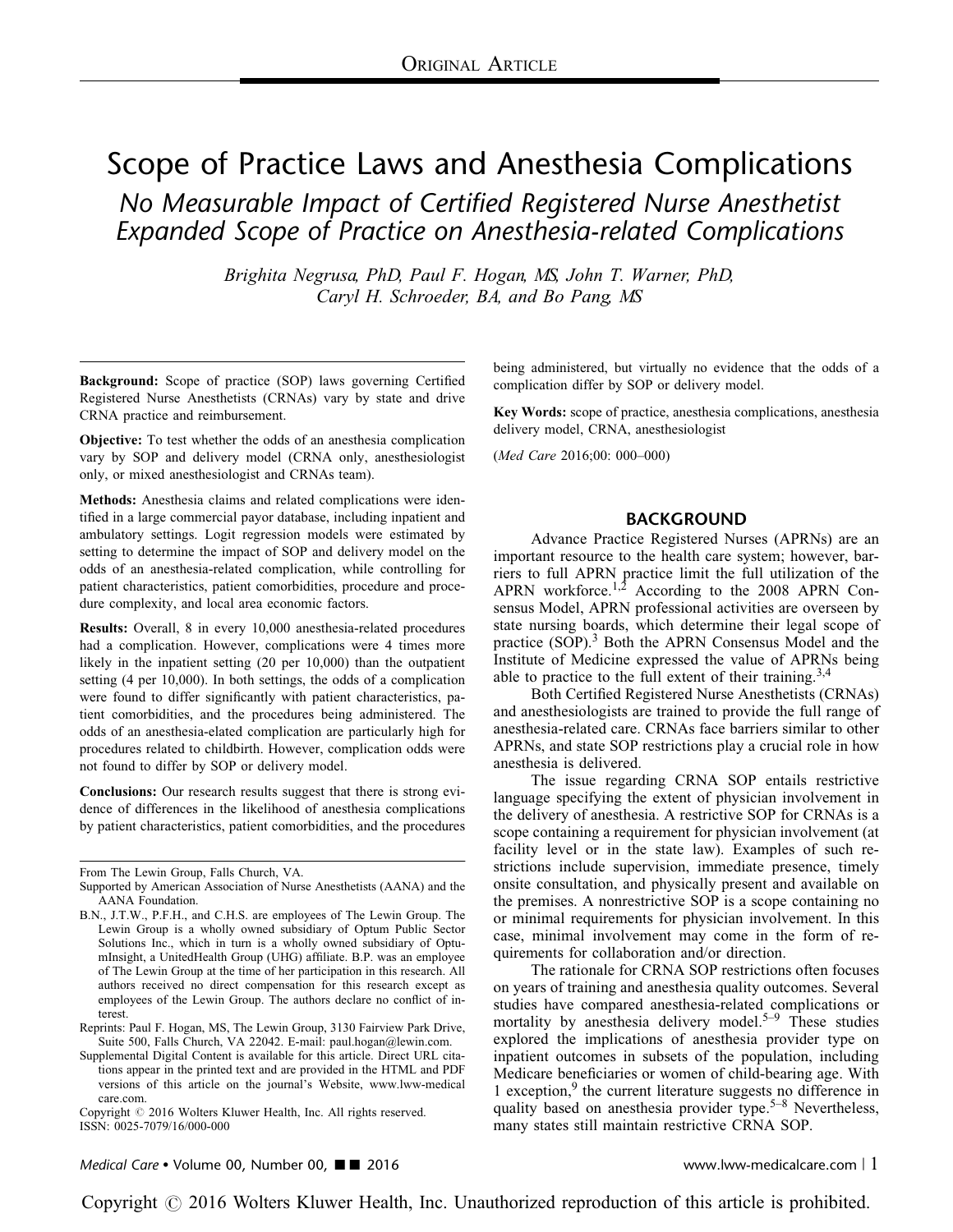### PURPOSE

The purpose of this study is to determine whether there are differences in anesthesia-related complications across delivery models and CRNA SOP among inpatients and outpatients of all ages in a commercial payor database. No existing studies have examined whether anesthesia complications are related to SOP laws. We test whether states with SOP laws allowing CRNAs to practice independently experience the same risk of anesthesia complications as states that require supervision or direction/collaboration. We also test whether risk varies across anesthesia delivery models, which include anesthesia delivered by CRNAs acting alone, anesthesiologists acting alone, and teams of anesthesiologists and CRNAs.

Past studies find that the incidence of anesthesia-related complications is very low. Power tests (available from the authors upon request) indicate that the sample must contain at least 1 million observations to detect an actual difference in the odds of a complication of 10% (or more) between 2 SOP classifications or 2 delivery models with a high degree of confidence (probability of a type II error of  $\leq$ 0.1). Our 5.7 million observation database is over 5 times larger than the largest sample used in previous studies. It is national in scope, covers patients of both sexes and all age ranges, and contains procedures performed in all settings. By contrast, previous studies were limited to specific states or regions<sup>6–9</sup> or to Medicare patients,<sup>5</sup> and none have studied anesthesia-related complications in the outpatient setting.

## METHODS

## Study Sample

This study is based on 2011–2012 data from the Optum Research Database, a database of deidentified health care claims of individuals insured by United Healthcare, a major US health insurer, and other claims processed by Optum. Our database includes approximately 4.6 million covered lives associated with an anesthesia-related claim and 5.7 million anesthesia-related claims. Anesthesia-specific Current Procedural Terminology (CPT) codes (ie, 00100–01999) along with modifier fields were used to identify anesthesia claims. Place of service codes were used to classify outpatient, inpatient, and emergency room settings. The anesthesia base units (BU) identified by CMS corresponding to each anesthesia CPT code were attached to each claim.<sup>10</sup> BUs reflect procedure difficulty and skills necessary to perform a procedure; higher BUs reflect increasing complexity.<sup>10</sup>

Our database contains 5,740,470 anesthesia-specific procedures in 2011–2012. About 75% of them occurred in an outpatient setting  $(4,273,122)$  and the rest  $(1,467,348)$  were in the inpatient setting. The mean age of the study population was 52 and 60% of the patients were female. The average BUs for anesthesia procedures was 6.7 in the inpatient setting and 4.7 in the outpatient setting. Approximately 6% (355,103) procedures were administered in rural areas (Table 1).

## Key Variables

The dependent variable in the logit regression models described below is an indicator for whether the procedure had an anesthesia-related complication. The key explanatory variables in these models are indicators for anesthesia delivery model and state SOP classification. Furthermore, to mitigate bias in the estimated effects of the key variables, the models controlled for (1) the patient's age and sex, (2) the patient's health as measured by 6 comorbidity indicators, (3) procedure and BUs, and (4) local area economic factors, including a rural indicator, local area poverty rate, and median income. Summary statistics for the key variables other than procedure are shown in Table 1. Procedures are discussed in more detail below.

## Anesthesia Delivery Model

Anesthesia delivery models were defined by the procedure modifiers on the claim (Supplementary Table 1, Supplemental Digital Content 1, http://links.lww.com/MLR/ B181). Using these modifiers, 5 delivery models were identified: CRNA only, Anesthesiologist only, Medical Direction 1:1, Medical Direction 1:2–4, and Supervision 1: > 4. The latter 3 models are characterized as "team" models where the notation 1:1, 1:2–4, and 1: $>4$  refer to the anesthesiologist-to-CRNA ratio (Supplementary Table 2, Supplemental Digital Content 1, http://links.lww.com/MLR/B181).

In both settings combined, the distribution of the anesthesia procedures by delivery model was as follows: 21.7% by CRNAs only, 49.9% by anesthesiologists only, 3.8% under Medical Direction 1:1, 24.4% under Medical Direction 1:2–4, and 0.3% under Supervision 1: > 4. Table 1 shows that the distribution varies somewhat by setting, with relatively more outpatient procedures administered by CRNAs acting alone and relatively more inpatient procedures administered by anesthesiologists acting alone.

## State SOP Classification

CRNA SOP laws vary by state as well as by setting or facility type within the state. An analysis conducted by the AANA classified states into 3 categories: (1) supervision in state nursing or facility statutes, rules, or regulations; (2) direction/collaboration in state nursing or facility statutes, rules, or regulations; and (3) no supervision or direction in nursing or facility statutes, rules, or regulations. Table 2 displays AANA's classification of states by SOP.

"Supervision" SOP means supervision by a physician such as an anesthesiologist, but it can also be by another physician, typically a surgeon. Hence, in states that require "supervision" a CRNA-only delivery model is possible when, for example, the surgeon agrees to accept the responsibility of supervision. "Direction/collaboration" means that there must be an anesthesiologist involved at some level in the procedure. This can range from direction of the CRNA(s) by an anesthesiologist, but it can also mean that the CRNA is simply affiliated with an anesthesiologist practice, and collaborates with that practice. In this case, the "collaboration" does not necessarily imply that the anesthesiologist will be present for any part of the procedure. Finally, "no supervision" means that an anesthesiologist is not required to be involved in any part of the anesthesia procedure, nor is a physician required to accept supervisory responsibility for the CRNA. Note that none of the SOP categories necessarily define or eliminate the types of

2 | www.lww-medicalcare.com *Copyright*  $\odot$  2016 Wolters Kluwer Health, Inc. All rights reserved.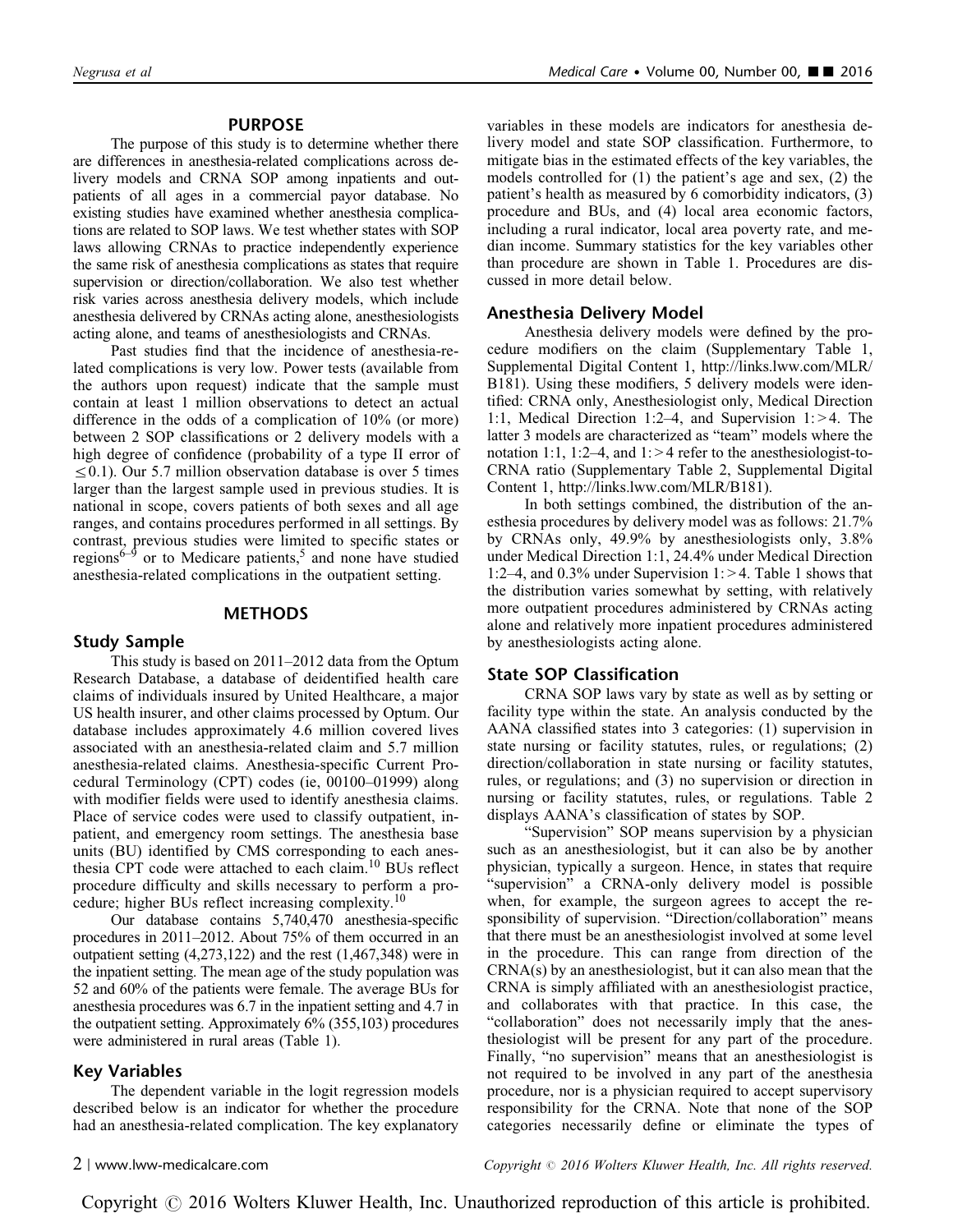| <b>TABLE 1. Summary Statistics for Optum Data</b> |        |                               |                                |           |  |  |  |  |
|---------------------------------------------------|--------|-------------------------------|--------------------------------|-----------|--|--|--|--|
|                                                   |        | Inpatient ( $N = 1,467,348$ ) | Outpatient ( $N = 4,273,122$ ) |           |  |  |  |  |
| <b>Variables</b>                                  | Mean   | <b>SD</b>                     | Mean                           | <b>SD</b> |  |  |  |  |
| Complication                                      | 0.002  | 0.044                         | 0.0004                         | 0.021     |  |  |  |  |
| Age 0-4                                           | 0.011  | 0.102                         | 0.027                          | 0.163     |  |  |  |  |
| Age $5-14$                                        | 0.016  | 0.124                         | 0.034                          | 0.181     |  |  |  |  |
| Age 15-24                                         | 0.057  | 0.231                         | 0.046                          | 0.210     |  |  |  |  |
| Age 25-34                                         | 0.198  | 0.398                         | 0.069                          | 0.253     |  |  |  |  |
| Age 35-44                                         | 0.128  | 0.334                         | 0.115                          | 0.319     |  |  |  |  |
| Age 45-54                                         | 0.113  | 0.316                         | 0.189                          | 0.391     |  |  |  |  |
| Age 55-64                                         | 0.155  | 0.362                         | 0.215                          | 0.411     |  |  |  |  |
| Age 65-74                                         | 0.158  | 0.364                         | 0.179                          | 0.383     |  |  |  |  |
| Age 75-84                                         | 0.117  | 0.321                         | 0.102                          | 0.302     |  |  |  |  |
| Age $85+$                                         | 0.049  | 0.216                         | 0.0246                         | 0.155     |  |  |  |  |
| Female                                            | 0.660  | 0.474                         | 0.567                          | 0.495     |  |  |  |  |
| CRNA only                                         | 0.130  | 0.336                         | 0.247                          | 0.431     |  |  |  |  |
| AA only                                           | 0.558  | 0.497                         | 0.478                          | 0.500     |  |  |  |  |
| Medical direction 1:1                             | 0.050  | 0.217                         | 0.033                          | 0.180     |  |  |  |  |
| Medical direction 1:2-4                           | 0.259  | 0.438                         | 0.239                          | 0.426     |  |  |  |  |
| Supervision $1:1>4$                               | 0.004  | 0.060                         | 0.002                          | 0.048     |  |  |  |  |
| Direction/collaboration                           | 0.363  | 0.481                         | 0.306                          | 0.461     |  |  |  |  |
| Supervision                                       | 0.394  | 0.489                         | 0.436                          | 0.496     |  |  |  |  |
| Arrhythmia                                        | 0.234  | 0.424                         | 0.126                          | 0.332     |  |  |  |  |
| Aortic stenosis                                   | 0.056  | 0.231                         | 0.027                          | 0.161     |  |  |  |  |
| Diabetes                                          | 0.222  | 0.415                         | 0.183                          | 0.387     |  |  |  |  |
| Cancer                                            | 0.256  | 0.436                         | 0.249                          | 0.433     |  |  |  |  |
| Hypertension                                      | 0.502  | 0.500                         | 0.464                          | 0.499     |  |  |  |  |
| <b>COPD</b>                                       | 0.226  | 0.418                         | 0.179                          | 0.383     |  |  |  |  |
| Rural indicator                                   | 0.052  | 0.222                         | 0.065                          | 0.247     |  |  |  |  |
| Base units                                        | 6.668  | 3.293                         | 4.723                          | 1.222     |  |  |  |  |
| Percent below poverty                             | 15.941 | 5.041                         | 15.712                         | 5.069     |  |  |  |  |
| Median family income (in "000s")                  | 67.680 | 16.058                        | 68.101                         | 17.182    |  |  |  |  |

Data on percent in poverty and median family income at the 3-digit zip code level were obtained from the American Community Survey and are available at https:// www.census.gov/programs-surveys/acs/data/summary-file.2012.html.

## TABLE 2. Classification of Scope of Practice State Laws or Regulations by Setting

| <b>No Supervision or Direction</b>                     |                                                        |                                                      | Direction/Collaboration in Nursing Statute or<br><b>Hospital Rules</b> | <b>Supervision in Either Nursing or Hospital Statute, State</b><br><b>Rules or Hospital Rules, or Both</b> |                                                                     |  |
|--------------------------------------------------------|--------------------------------------------------------|------------------------------------------------------|------------------------------------------------------------------------|------------------------------------------------------------------------------------------------------------|---------------------------------------------------------------------|--|
| <b>Inpatient and ER</b><br>Ambulatory                  |                                                        | <b>Inpatient and ER</b>                              | Ambulatory                                                             | <b>Inpatient and ER</b>                                                                                    | Ambulatory                                                          |  |
| Alaska<br>California<br>Colorado                       | Alaska<br>California<br>Colorado                       | Arizona<br>Connecticut<br>Delaware                   | Arizona<br>Connecticut                                                 | Alabama<br>Arkansas                                                                                        | Alabama<br>Arkansas<br>Delaware                                     |  |
| Hawaii<br>Idaho<br>Iowa<br>Kansas                      | Idaho<br>Iowa<br>Kansas                                | Georgia<br><b>Illinois</b><br>Indiana                | District of Columbia<br>Georgia<br>Illinois                            | District of Columbia<br>Florida                                                                            | Florida<br>Hawaii<br>Indiana                                        |  |
| Montana<br>New Hampshire<br>New Mexico<br>North Dakota | Montana<br>New Hampshire<br>New Mexico<br>North Dakota | Kentucky<br>Maryland<br>Massachusetts<br>Mississippi | Kentucky<br>Maryland<br>Massachusetts                                  | Louisiana<br>Maine<br>Michigan                                                                             | Louisiana<br>Maine<br>Michigan<br>Mississippi                       |  |
| Oregon<br>Tennessee<br>Texas<br>Vermont<br>Washington  | Oregon<br>Tennessee<br>Texas<br>Vermont<br>Washington  | Minnesota<br>Nebraska<br>Nevada<br>North Carolina    | Minnesota<br>Nebraska<br>Nevada<br>North Carolina<br>Pennsylvania      | Missouri<br>New Jersey<br>New York<br>Ohio<br>Oklahoma                                                     | Missouri<br>New Jersey<br>New York<br>Ohio<br>Oklahoma              |  |
|                                                        |                                                        | South Dakota<br>Wisconsin                            | South Dakota<br>Wisconsin                                              | Pennsylvania<br>Rhode Island<br>South Carolina<br>Utah<br>Virginia<br>West Virginia<br>Wyoming             | Rhode Island<br>South Carolina<br>Utah<br>Virginia<br>West Virginia |  |

*Copyright*  $\odot$  2016 Wolters Kluwer Health, Inc. All rights reserved. Www.lww-medicalcare.com | 3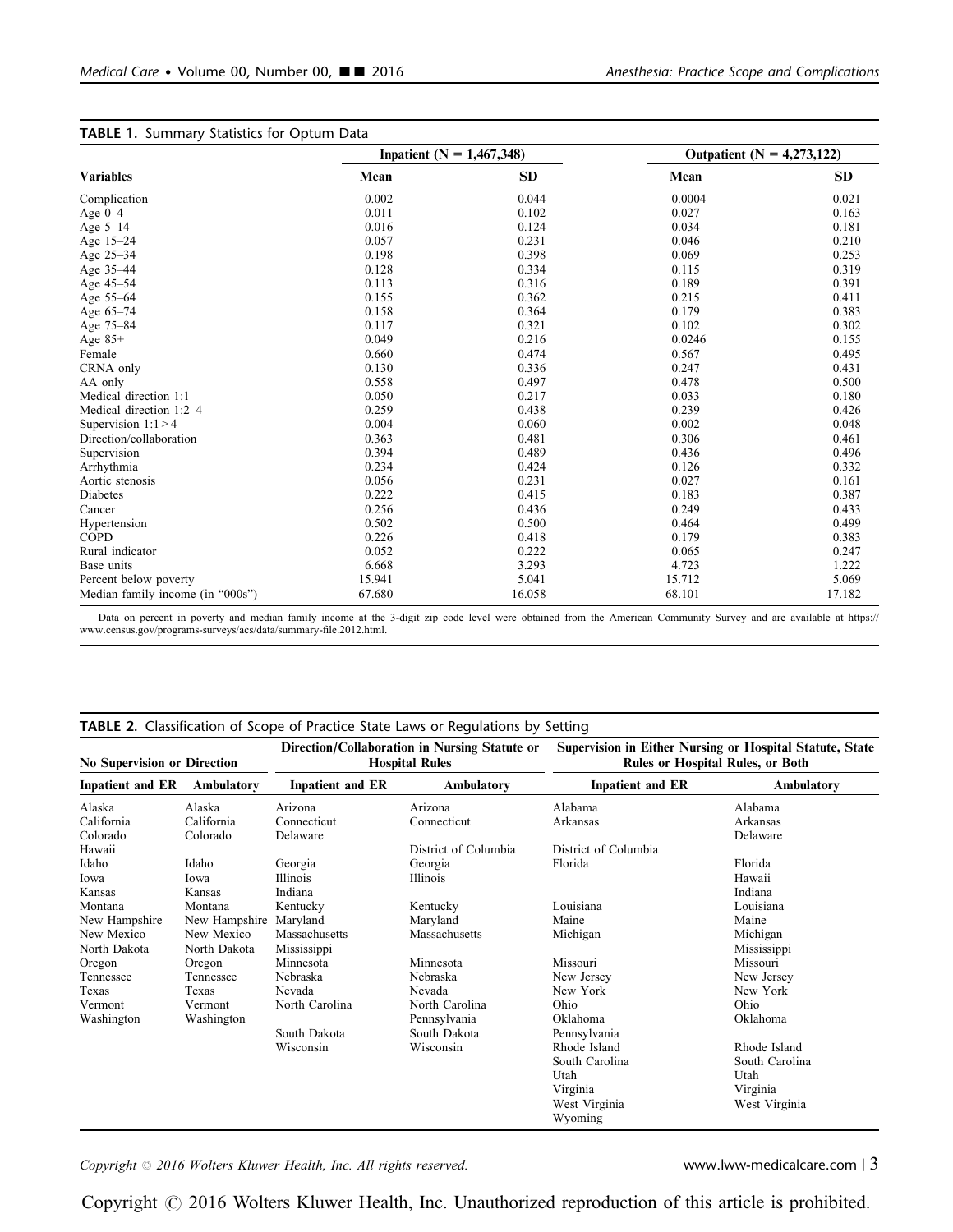delivery models observed in the state. However, in states with "no supervision" we do observe a higher proportion of cases with a CRNA-only delivery model, compared with the mix of models in the other 2 categories.

In our data, about 32% of all anesthesia procedures were identified as "direction/collaboration," 43% "supervision," and 25% "no supervision."

## Comorbidities and Procedures

We used all International Classification of Diseases, 9th Revision (ICD-9) diagnosis codes reported on patients' claims to identify comorbid conditions for patients undergoing anesthesia procedures. Following the literature, $9$  we identify and control for the following comorbidities: arrhythmia (ICD-9 code 417), aortic stenosis (ICD-9 code 424.1), hypertension (ICD-9 codes 401, 405), cancer (ICD-9 codes 140–209, 230–239), diabetes (ICD-9 codes 250, 357.2, 362.0, 366.41, 648.0), and chronic obstructive pulmonary disease (COPD) (ICD-9 codes 490–496, 500–505, 506.4).

Comorbidities are similarly represented in both settings with the exception of arrhythmia and aortic stenosis, which are almost twice as prevalent in the inpatient setting (Table 1). Hypertension is a condition that affects half of our inpatient sample and 46% of our outpatient sample. Cancer is a comorbid condition for around 26% of observations in both settings, whereas the incidence of diabetes and COPD ranges from 18% (outpatient) to 22% (inpatient).

There are 280 currently active anesthesia-specific CPT codes, and our database contains all but 2. The codes contain descriptions of the reason for the anesthesia. Codes were analyzed to determine the frequency of each procedure overall as well as their frequency by delivery model and setting. Table 3 shows the top 60 procedures in each setting. Frequency of all procedures by delivery model and setting are available in the Supplemental Digital Content 2 (see Supplementary Tables 6, 6a, and 6b, Supplemental Digital Content 2, http://links.lww.com/MLR/B182).

The most frequently performed inpatient procedure is normal child delivery, which accounts for 15.6% of all inpatient procedures. The most frequent outpatient procedure is "lower intestine scope," which accounts for 19.5% of all outpatient procedures. The supplementary tables referenced above show that all delivery models perform all procedures and that the frequency (and ranking) of procedures by delivery model does not vary significantly. That is to say, it is not the case that delivery models specialize in select procedures.

Table 3 indicates that the top 60 procedures performed in each setting account for over 90% of all procedures performed in that setting. Furthermore, the same 60 procedures account for 89%, or more, of the procedures performed by each delivery model. Therefore, we controlled for procedure risk using indicators for the top 60 procedures performed in that setting. Each procedure effect thus estimates the average difference in the odds of a complication between the given procedure and the omitted procedures.

## Anesthesia-related Complications

Li et al<sup>11</sup> constructed a list of anesthesia-related complications using ICD-10 codes for medical conditions

that we matched to ICD-9 codes in the Optum research database (Supplementary Table 3, Supplemental Digital Content 1, http://links.lww.com/MLR/B181). Matched ICD-9 codes were grouped into major categories according to Li et al<sup>11</sup>: (1) overdose of anesthetics; (2) complications of anesthesia during pregnancy, labor, and puerperium; and (3) other complications of anesthesia (Supplementary Table 4, Supplemental Digital Content 1, http://links.lww.com/MLR/ B181). We also used ICD-9 codes from AHRQ's Experimental Quality Indicator #1 for rate of complications of anesthesia<sup>12</sup> (Supplementary Table 5, Supplemental Digital Content 1, http://links.lww.com/MLR/B181).

Patients who underwent an anesthesia procedure in the calendar year were linked to all identified anesthesia complications, except complications from spinal and epidural anesthesia, which occurred at or before 3 days postprocedure. Complications resulting from spinal and epidural anesthesia procedures were assessed for complications up to 7 days postoperatively since, unlike the majority of complications, a spinal and/or epidural complication may not be recognized within 72 hours.

### Regression Methodology

A complication occurring during or after a medical procedure is a binary outcome. Consistent with past studies, we use logistic regression to analyze whether a complication occurred during or after a procedure involving anesthesia delivery. In our models, the probability of an anesthesia complication is based on the key variables of interest (3 state SOP classification indicators and 5 delivery model indicators) plus control variables to account for other observable factors that might affect the risk of an anesthesia complication. The reference category for SOP classification is "no supervision" and the reference category the delivery model categories is "Anesthesiologist only." The controls for procedure risk include (1) indicators for patient age group and sex, (2) BUs, (3) 6 patient comorbidity indicators, (4) indicators for the top 60 most frequent procedures, and (5) 2 measures of local area economic conditions (% below poverty and median family income in the provider's 3-digit zip code). Models were estimated separately by setting.

Models were estimated by setting separately. The model specification includes the following key variables: (1) indicators for delivery model, (2) indicators for state SOP classification, (3) patient age and sex, (4) 6 patient comorbidity indicators, (5) indicator variables for the top 60 most frequent procedures, and (6) BUs. The reference category for the delivery model categories is "Anesthesiologist only" and the reference category for SOP classification is "no supervision."

Logit model coefficients show how each variable affects the natural logarithm of the odds of the outcome, where odds equal  $p/(1-p)$  and *p* is the probability of an anesthesiarelated complication. Following past studies, our logit model coefficient estimates are presented in Table 4 as odds ratios (OR). An OR estimate larger (smaller) than 1.0 and statistically significant indicates that the variable in question increases (reduces) the odds of a complication. A coefficient insignificantly different from 1.0 indicates that the variable

4 | www.lww-medicalcare.com *Copyright*  $\odot$  2016 Wolters Kluwer Health, Inc. All rights reserved.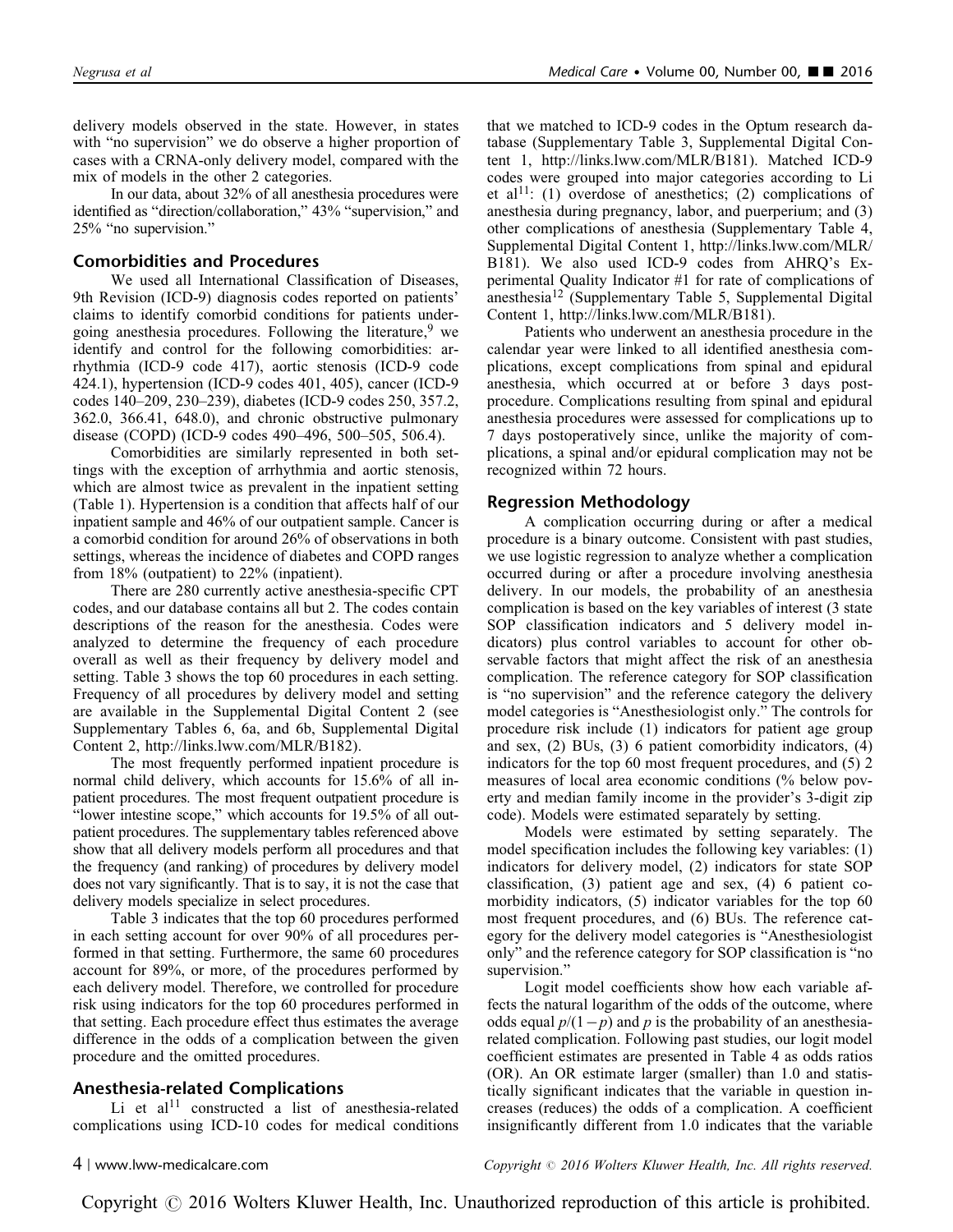| <b>TABLE 3.</b> Top 60 Inpatient and Outpatient Procedures for All Delivery Models |  |  |  |  |
|------------------------------------------------------------------------------------|--|--|--|--|
|------------------------------------------------------------------------------------|--|--|--|--|

|                  |                                               | <b>Inpatient</b> |                |                | Outpatient                                 |                 |                |                |
|------------------|-----------------------------------------------|------------------|----------------|----------------|--------------------------------------------|-----------------|----------------|----------------|
| Rank             | <b>CPT</b> Description                        | <b>CPT</b> Code  | $\frac{0}{0}$  | Cumulative %   | <b>CPT</b> Description                     | <b>CPT</b> Code | $\frac{0}{0}$  | Cumulative %   |
| 1                | Analg, vag delivery                           | 01967            | 0.156          | 0.156          | Low intestine scope                        | 00810           | 0.195          | 0.195          |
| $\mathbf{2}$     | Surg lower abdomen                            | 00840            | 0.071          | 0.227          | Upper GI visualize                         | 00740           | 0.101          | 0.296          |
| 3                | Surg upper abdomen                            | 00790            | 0.068          | 0.295          | Lens surgery                               | 00142           | 0.100          | 0.396          |
| 4                | Cs delivery                                   | 01961            | 0.068          | 0.363          | Knee joint surgery                         | 01400           | 0.040          | 0.436          |
| 5                | Knee arthroplasty                             | 01402            | 0.057          | 0.420          | Surg lower abdomen                         | 00840           | 0.030          | 0.467          |
| 6                | Upper GI visualize                            | 00740            | 0.052          | 0.472          | Skin, ext/per/atrunk                       | 00400           | 0.028          | 0.495          |
| $\boldsymbol{7}$ | Spine, cord surgery                           | 00670            | 0.037          | 0.509          | Lower arm surgery                          | 01810           | 0.026          | 0.521          |
| 8                | Hip arthroplasty                              | 01214            | 0.029          | 0.539          | lower leg bone surg                        | 01480           | 0.026          | 0.547          |
| 9                | Analg cs deliv add-on<br>Skin, ext/per/atrunk | 01968            | 0.024          | 0.562          | N block/inj, prone<br>Procedure on mouth   | 01992           | 0.026          | 0.573          |
| 10<br>11         | Low intestine scope                           | 00400<br>00810   | 0.022<br>0.021 | 0.584<br>0.605 | Surg upper abdomen                         | 00170<br>00790  | 0.025<br>0.024 | 0.598<br>0.622 |
| 12               | Spine, cord surgery                           | 00630            | 0.016          | 0.622          | Hysteroscope/graph                         | 00952           | 0.021          | 0.643          |
| 13               | Surgery of femur                              | 01230            | 0.015          | 0.636          | Surgery of shoulder                        | 01630           | 0.020          | 0.663          |
| 14               | Lower leg bone surg                           | 01480            | 0.015          | 0.651          | Head/neck/ptrunk                           | 00300           | 0.018          | 0.681          |
| 15               | Neck organ, 1 and over                        | 00320            | 0.013          | 0.664          | Nose/sinus surgery                         | 00160           | 0.017          | 0.698          |
| 16               | Bladder surgery                               | 00910            | 0.012          | 0.676          | Bladder surgery                            | 00910           | 0.017          | 0.715          |
| 17               | Hrt surg w/pmp $ag > 1$                       | 00562            | 0.011          | 0.687          | Repair of hernia                           | 00830           | 0.013          | 0.728          |
| 18               | CAT or MRI scan                               | 01922            | 0.010          | 0.697          | Anorectal surgery                          | 00902           | 0.012          | 0.739          |
| 19               | Hip joint surgery                             | 01210            | 0.010          | 0.707          | Tympanotomy                                | 00126           | 0.012          | 0.751          |
| 20               | CABG w/pump                                   | 00567            | 0.010          | 0.717          | Lower arm surgery                          | 01830           | 0.011          | 0.762          |
| 21               | Cranial surg nos                              | 00210            | 0.009          | 0.725          | procedures on eye                          | 00140           | 0.010          | 0.772          |
| 22               | Head/neck/ptrunk                              | 00300            | 0.008          | 0.733          | Neck organ, 1 and over                     | 00320           | 0.010          | 0.782          |
| 23               | Neck vessel surgery                           | 00350            | 0.008          | 0.741          | Vaginal procedures                         | 00940           | 0.009          | 0.791          |
| 24               | Surgery for obesity                           | 00797            | 0.008          | 0.749          | CAT or MRI scan                            | 01922           | 0.009          | 0.799          |
| 25               | 1 lung ventilation                            | 00541            | 0.008          | 0.757          | Perc img tx sp proc                        | 01936           | 0.008          | 0.808          |
| 26               | Vaginal hysterectomy                          | 00944            | 0.008          | 0.764          | Kidney stone destruc                       | 00873           | 0.008          | 0.816          |
| 27               | Kidney/ureter surg                            | 00862            | 0.008          | 0.772          | Spine, cord surgery                        | 00630           | 0.008          | 0.824          |
| 28<br>29         | Removal of prostate<br>Electroshock           | 00865            | 0.007          | 0.779          | Vitreoretinal surg                         | 00145           | 0.008          | 0.832<br>0.839 |
| 30               | Cardiac electrophys                           | 00104<br>00537   | 0.007<br>0.006 | 0.786<br>0.792 | Surgery of breast<br>Blepharoplasty        | 00402<br>00103  | 0.006<br>0.006 | 0.845          |
| 31               | Vascular access                               | 00532            | 0.006          | 0.799          | Genitalia surgery                          | 00920           | 0.006          | 0.851          |
| 32               | Thigh arteries surg                           | 01270            | 0.006          | 0.805          | Lower leg surgery                          | 01470           | 0.006          | 0.858          |
| 33               | Knee joint surgery                            | 01400            | 0.006          | 0.810          | Inc/missed ab proc                         | 01965           | 0.006          | 0.864          |
| 34               | Chest procedure                               | 00520            | 0.006          | 0.816          | vascular access                            | 00532           | 0.006          | 0.870          |
| 35               | Surgery of abdomen                            | 00860            | 0.005          | 0.821          | Stone removal                              | 00918           | 0.006          | 0.876          |
| 36               | Tx interv rad hrt/cran                        | 01926            | 0.005          | 0.826          | Surgery of shoulder                        | 01610           | 0.006          | 0.882          |
| 37               | Stone removal                                 | 00918            | 0.005          | 0.831          | Surgery of abdomen                         | 00860           | 0.005          | 0.887          |
| 38               | Shoulder replacement                          | 01638            | 0.005          | 0.835          | Electroshock                               | 00104           | 0.005          | 0.893          |
| 39               | Surgery of breast                             | 00402            | 0.004          | 0.840          | ear surgery                                | 00120           | 0.005          | 0.898          |
| 40               | Anorectal surgery                             | 00902            | 0.004          | 0.844          | Repair of hernia                           | 00750           | 0.004          | 0.902          |
| 41               | Surgery of shoulder                           | 01630            | 0.004          | 0.848          | Bladder tumor surg                         | 00912           | 0.004          | 0.906          |
| 42               | Spine, cord surgery                           | 00600            | 0.004          | 0.852          | Removal of prostate                        | 00914           | 0.004          | 0.910          |
| 43               | Pacemaker insertion                           | 00530            | 0.004          | 0.856          | Spine, cord surgery                        | 00670           | 0.003          | 0.913          |
| 44               | Revise hip repair                             | 01215            | 0.004          | 0.860          | Repair of hernia                           | 00752           | 0.003          | 0.916          |
| 45               | Removal of prostate                           | 00914            | 0.004          | 0.864          | Cardiac electrophys                        | 00537           | 0.003          | 0.919          |
| 46               | Correct heart rhythm                          | 00410            | 0.004<br>0.004 | 0.867<br>0.871 | Elbow area surgery                         | 01710           | 0.003<br>0.003 | 0.922          |
| 47<br>48         | Lower arm surgery                             | 01830<br>01470   | 0.003          | 0.875          | Correct heart rhythm                       | 00410<br>01844  | 0.003          | 0.925<br>0.928 |
| 49               | Lower leg surgery<br>Procedure on mouth       | 00170            | 0.003          | 0.878          | Vascular shunt surg<br>Lower arm procedure | 01820           | 0.003          | 0.931          |
| 50               | Repair of hernia                              | 00752            | 0.003          | 0.881          | Vag hysterectomy                           | 00944           | 0.003          | 0.933          |
| 51               | Heart surg w/o pump                           | 00560            | 0.003          | 0.884          | chest procedure                            | 00520           | 0.003          | 0.936          |
| 52               | Vascular shunt surg                           | 01844            | 0.003          | 0.887          | Tubal ligation                             | 00851           | 0.003          | 0.939          |
| 53               | Vaginal procedures                            | 00940            | 0.003          | 0.889          | Nerve block/inj                            | 01991           | 0.003          | 0.941          |
| 54               | Intrcrn nerve                                 | 00220            | 0.003          | 0.892          | Upper arm surgery                          | 01740           | 0.002          | 0.943          |
| 55               | Chest surgery                                 | 00540            | 0.003          | 0.895          | Repair of hernia                           | 00832           | 0.002          | 0.945          |
| 56               | Surgery of shoulder                           | 01610            | 0.003          | 0.897          | Perc img dx sp proc                        | 01935           | 0.002          | 0.947          |
| 57               | Knee area surgery                             | 01392            | 0.003          | 0.900          | Ther interven rad, vei                     | 01930           | 0.002          | 0.949          |
| 58               | CABG w/o pump                                 | 00566            | 0.003          | 0.903          | Kidney/ureter surg                         | 00862           | 0.002          | 0.950          |
| 59               | Perc img tx sp proc                           | 01936            | 0.002          | 0.905          | Knee arthroplasty                          | 01402           | 0.002          | 0.952          |
| 60               | Repair of hernia                              | 00830            | 0.002          | 0.907          | Surgery of breast                          | 00404           | 0.002          | 0.954          |

has no statistically detectable impact on complications. To avoid potential bias in the estimation of SEs due to unobservable factors that may be correlated across observations, SEs are clustered at the state level. Hypotheses involving single coefficients are tested by *z* tests. ORs were determined to be significant with a *P*-value at the 0.10 level or lower. Joint tests involving multiple coefficients are tested by  $\chi^2$  tests with degrees of freedom equal to the number of

*Copyright*  $\odot$  2016 Wolters Kluwer Health, Inc. All rights reserved. Www.lww-medicalcare.com | 5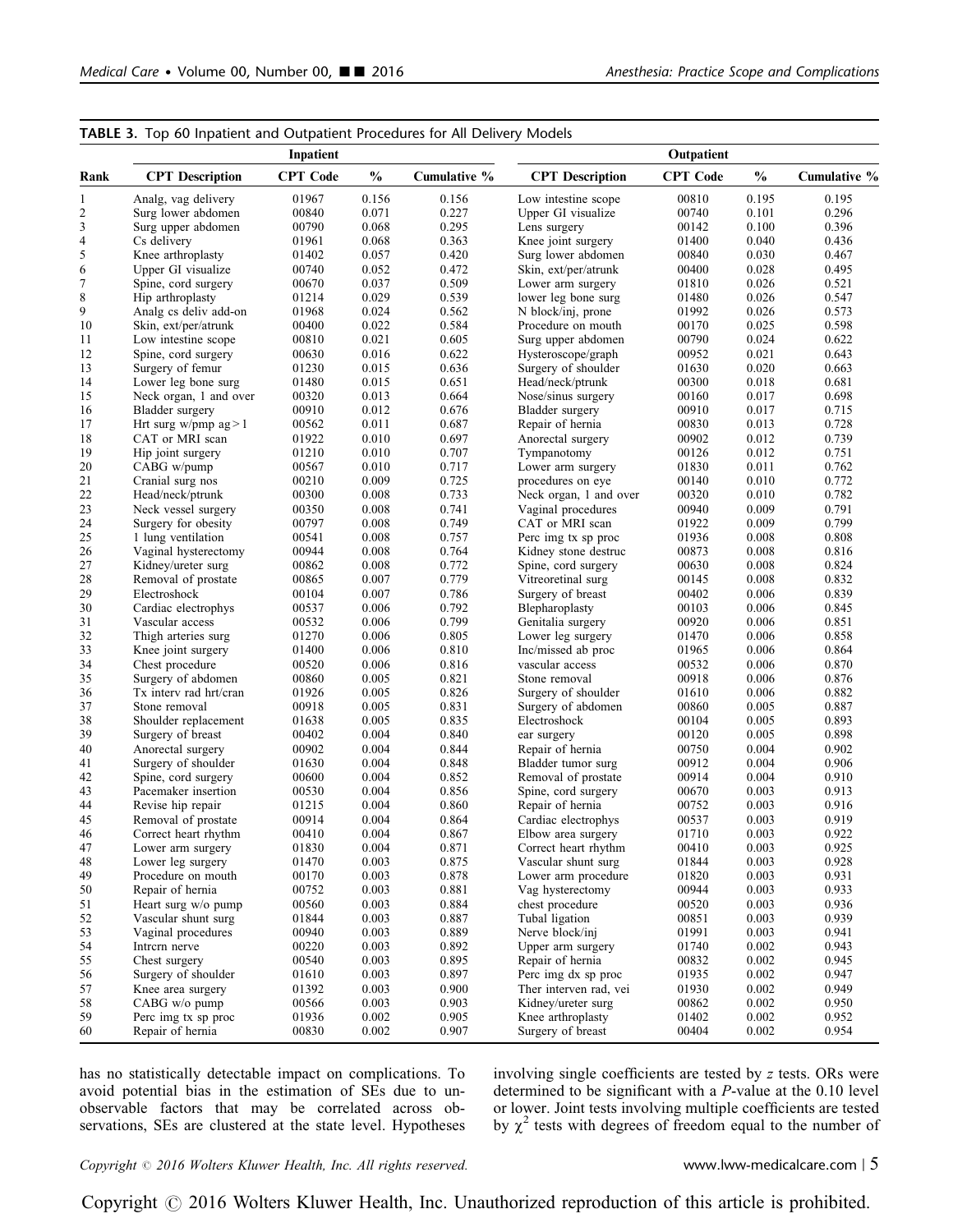| Variable<br>SOP indicators<br>Direction/collaboration<br>Supervision | <b>Parameters</b><br><b>Estimation</b><br>0.972 | SЕ | P                   | Lower 95% Upper 95% |       | <b>Parameters</b> |    |                  | Lower 95% Upper 95% |       |
|----------------------------------------------------------------------|-------------------------------------------------|----|---------------------|---------------------|-------|-------------------|----|------------------|---------------------|-------|
|                                                                      |                                                 |    |                     |                     |       |                   |    |                  |                     |       |
|                                                                      |                                                 |    |                     | CI                  | CI    | <b>Estimation</b> | SE | $\boldsymbol{P}$ | <b>CI</b>           | CI    |
|                                                                      |                                                 |    |                     |                     |       |                   |    |                  |                     |       |
|                                                                      |                                                 |    | 0.085 0.749         | 0.819               | 1.155 | 0.753             |    | 0.186 0.252      | 0.463               | 1.223 |
|                                                                      | 1.046                                           |    | 0.082 0.563         | 0.897               | 1.221 | 0.864             |    | 0.162 0.437      | 0.599               | 1.248 |
| Delivery model indicators                                            |                                                 |    |                     |                     |       |                   |    |                  |                     |       |
| CRNA only                                                            | 1.149                                           |    | 0.109 0.142         | 0.954               | 1.384 | 1.009             |    | 0.160 0.954      | 0.740               | 1.377 |
| MD 1:1                                                               | 1.042                                           |    | 0.123 0.730         | 0.826               | 1.313 | 1.122             |    | 0.183 0.482      | 0.814               | 1.545 |
| MD 1:2-4                                                             | 1.160                                           |    | 0.118 0.144         | 0.951               | 1.415 | 1.320             |    | 0.208 0.077      | 0.970               | 1.797 |
| Supervision $1:$ > 4                                                 | 1.080                                           |    | 0.385 0.830         | 0.537               | 2.173 | 1.363             |    | 0.604 0.485      | 0.572               | 3.249 |
| Patient characteristics                                              |                                                 |    |                     |                     |       |                   |    |                  |                     |       |
| Age $0-4$                                                            | 0.779                                           |    | 0.309 0.528         | 0.358               | 1.693 | 1.747             |    | 0.868 0.262      | 0.659               | 4.626 |
| Age $5-14$                                                           | 0.632                                           |    | 0.240 0.227         | 0.300               | 1.331 | 1.465             |    | 0.513 0.275      | 0.738               | 2.909 |
| Age 15-24                                                            | 1.089                                           |    | 0.225 0.680         | 0.727               | 1.631 | 1.098             |    | 0.308 0.738      | 0.634               | 1.901 |
| Age 25-34                                                            | 1.164                                           |    | 0.229 0.439         | 0.792               | 1.711 | 1.210             |    | 0.329 0.483      | 0.711               | 2.060 |
| Age 35–44                                                            | 1.075                                           |    | 0.193 0.686         | 0.756               | 1.530 | 1.025             |    | 0.244 0.917      | 0.644               | 1.633 |
|                                                                      | 1.048                                           |    |                     | 0.802               | 1.370 | 1.006             |    | 0.252 0.980      | 0.616               | 1.643 |
| Age 45–54                                                            |                                                 |    | 0.143 0.730         |                     |       |                   |    |                  |                     |       |
| Age 55-64                                                            | 0.997                                           |    | 0.131 0.980         | 0.771               | 1.289 | 1.009             |    | 0.232 0.971      | 0.643               | 1.582 |
| Age 65-74                                                            | 1.459                                           |    | 0.217 0.011         | 1.090               | 1.952 | 1.033             |    | 0.196 0.863      | 0.712               | 1.500 |
| Age 75-84                                                            | 1.232                                           |    | 0.184 0.163         | 0.919               | 1.650 | 1.125             |    | 0.202 0.512      | 0.791               | 1.599 |
| Female                                                               | 1.126                                           |    | 0.073 0.069         | 0.991               | 1.279 | 1.198             |    | 0.054 0.000      | 1.097               | 1.308 |
| Geographic controls                                                  |                                                 |    |                     |                     |       |                   |    |                  |                     |       |
| Rural area                                                           | 1.213                                           |    | 0.112 0.036         | 1.012               | 1.454 | 1.059             |    | 0.294 0.837      | 0.615               | 1.824 |
| Local percent below<br>poverty                                       | 1.003                                           |    | 0.007 0.697         | 0.990               | 1.015 | 0.994             |    | 0.017 0.714      | 0.961               | 1.027 |
| Local median income                                                  | 1.000                                           |    | 0.002 0.777         | 0.996               | 1.003 | 0.990             |    | 0.006 0.105      | 0.977               | 1.002 |
| Complexity control                                                   |                                                 |    |                     |                     |       |                   |    |                  |                     |       |
| Base unit (BU)                                                       | 1.008                                           |    | 0.017 0.618         | 0.976               | 1.042 | 1.026             |    | 0.033 0.424      | 0.964               | 1.092 |
| Comorbidity indicators                                               |                                                 |    |                     |                     |       |                   |    |                  |                     |       |
| Arrhythmia                                                           | 1.175                                           |    | 0.067 0.005         | 1.051               | 1.315 | 1.358             |    | 0.075 0.000      | 1.218               | 1.514 |
| Aortic stenosis                                                      | 1.021                                           |    | 0.084 0.804         | 0.869               | 1.199 | 0.939             |    | 0.123 0.632      | 0.727               | 1.214 |
| Diabetes                                                             | 0.844                                           |    | 0.054 0.009         | 0.744               | 0.958 | 1.045             |    | 0.108 0.667      | 0.854               | 1.279 |
| Cancer                                                               | 1.154                                           |    | 0.084 0.049         | 1.001               | 1.332 | 1.198             |    | 0.087 0.013      | 1.038               | 1.382 |
| Hypertension                                                         | 1.195                                           |    | 0.094 0.024         | 1.024               | 1.395 | 1.044             |    | 0.053 0.395      | 0.945               | 1.153 |
| <b>COPD</b>                                                          | 1.058                                           |    | 0.078 0.448         | 0.915               | 1.222 | 1.107             |    | 0.069 0.103      | 0.980               | 1.250 |
| Top 60 procedure indicators (yes)                                    |                                                 |    |                     |                     |       |                   |    |                  |                     |       |
| Intercept                                                            | 0.001                                           |    | $0.000 \quad 0.000$ | 0.000               | 0.002 | 0.001             |    | 0.001 0.000      | 0.000               | 0.005 |
| P-values for joint significance tests                                |                                                 |    |                     |                     |       |                   |    |                  |                     |       |
| $\chi^2$ test <i>P</i> -values                                       |                                                 |    |                     |                     |       |                   |    |                  |                     |       |
| SOP indicators                                                       | 0.700                                           |    |                     |                     |       | 0.472             |    |                  |                     |       |
| Delivery model                                                       | 0.518                                           |    |                     |                     |       | 0.493             |    |                  |                     |       |
| indicators                                                           |                                                 |    |                     |                     |       |                   |    |                  |                     |       |
| Patient                                                              | 0.000                                           |    |                     |                     |       | 0.000             |    |                  |                     |       |
| characteristics                                                      |                                                 |    |                     |                     |       |                   |    |                  |                     |       |
| Comorbidity                                                          | 0.000                                           |    |                     |                     |       | 0.000             |    |                  |                     |       |
| indicators                                                           |                                                 |    |                     |                     |       |                   |    |                  |                     |       |
| Procedure indicators                                                 | 0.000                                           |    |                     |                     |       | 0.000             |    |                  |                     |       |

| <b>TABLE 4.</b> Logistic Regressions for Likelihood of an Anesthesia-related Complication (Odds Ratio Form) |  |  |  |
|-------------------------------------------------------------------------------------------------------------|--|--|--|
|                                                                                                             |  |  |  |

parameters being tested. The bottom panel of Table 4 contains *P*-values for groups of coefficients. In each case the joint hypothesis being tested is that the coefficients relating to the variables contained in that group all equal 0. ORs for 60 procedures included in the models are available in the Supplemental Digital Content 2 (see Supplementary Table 7, Supplemental Digital Content 2, http://links.lww.com/MLR/B182).

## RESULTS

In both settings, the *P*-value for the joint hypothesis that the odds of an anesthesia-related complication do not vary with the 6 patient comorbidities included in the model is 0, indicating that the hypothesis can be rejected with a high degree of confidence. Examining the individual ORs, patients with arrhythmia are estimated to be 1.175 times more likely to have a complication than patients who do not exhibit any of the 6 comorbidities. The risk in the outpatient setting for such a patient is even higher  $(OR = 1.358)$ . ORs associated with cancer are also significantly above 1.0.

In both settings, the *P*-value for the joint hypothesis of no variation in the odds of a complication by procedure is also equal to 0. In fact, the risk of a complication varies dramatically by procedure. The top 3 highest risk procedures are related to childbirth. Cesarean delivery has an OR of 4.357, normal delivery has an OR of 3.311, and cesarean

6 | www.lww-medicalcare.com *Copyright* © 2016 Wolters Kluwer Health, Inc. All rights reserved.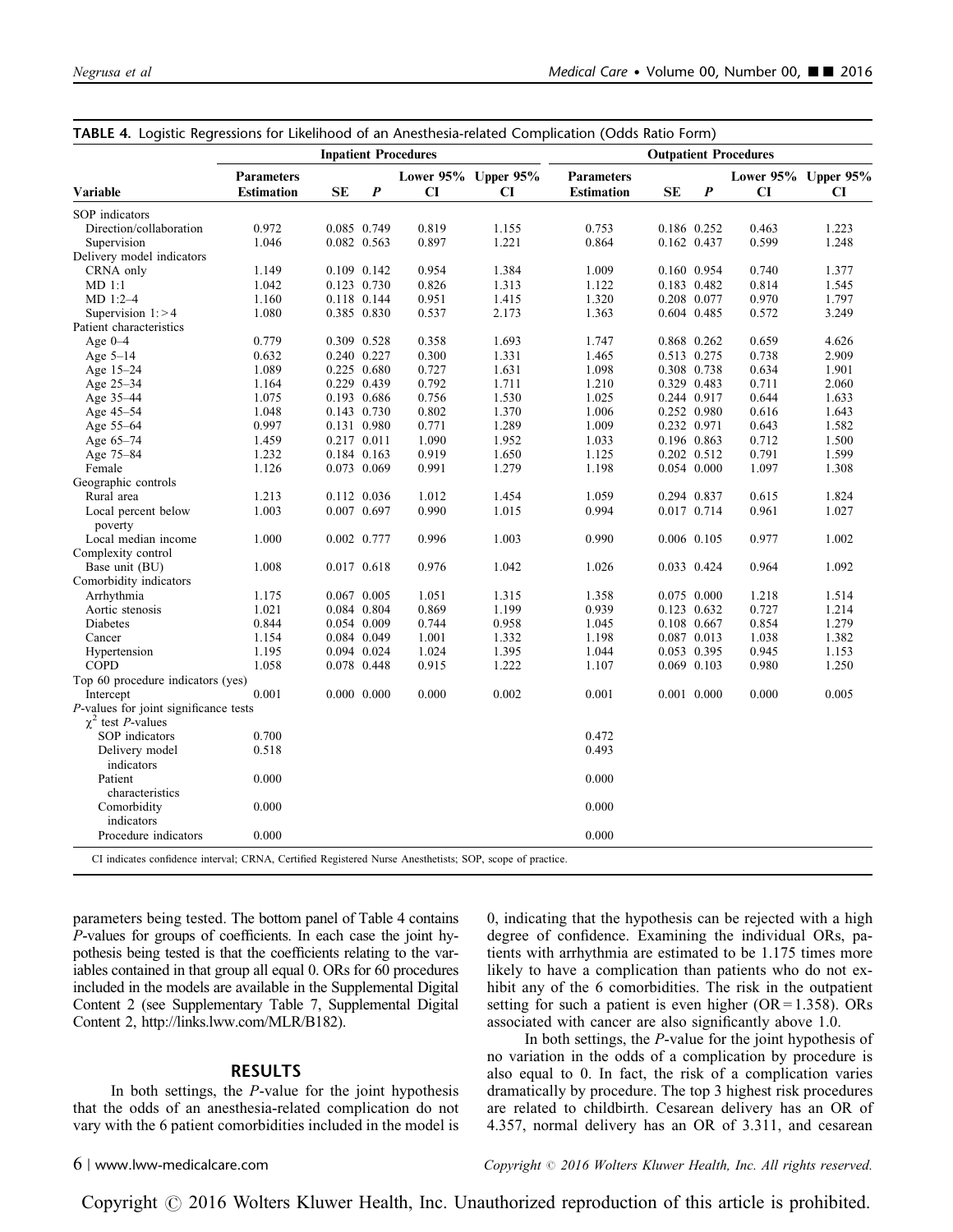delivery add-on has an OR of 3.219. Lower intestine scope is relatively safe—its OR estimate equals 0.445 in the inpatient setting and 0.576 in the outpatient setting; both estimates are statistically significant at the 0.05 level.

Another potential control for the risk of an anesthesiarelated complication is the BUs for the procedure, which measure procedure complexity. The estimates in Table 4 do not indicate any relationship of BUs with risk of an anesthesia-related complication in either setting. The BU control is highly insignificant in both the inpatient setting where on average we see relatively higher BU procedures and the outpatient setting. The results indicate that the procedure controls are much better predictors of procedure risk than the BUs associated with the procedure.

The hypothesis that anesthesia-related complications do not differ with patient characteristics can be rejected for both settings ( $\chi^2$  *P*-value = 0). Examining the individual coefficients related to age, all but one of the inpatient model ORs associated with age are insignificant and none of the outpatient model age effects are individually significant. In the outpatient model, females are estimated to be 20% more likely than males to experience a complication in that setting  $(OR = 1.198, P-value = 0)$ . The inpatient model difference due to sex is less, 13% (significant at the 0.1 level). Generally speaking, the evidence indicates that once other factors are controlled for, there is some variation in the risk of an anesthesia-related complication by patient age group and sex. However, measured by ORs, the variation does not seem to be large.

Although there is strong evidence of differences in anesthesia complications by patient comorbidities and the undergone procedure, and some evidence of variation with patient characteristics, the results in Table 4 provide virtually no evidence that complications differ by either SOP classification or by delivery model. The joint hypothesis tests involving the SOP coefficients and the delivery models are highly insignificant.

Considering first the SOP estimates found in Table 4, most of the ORs are <1.0 when compared with the reference indicator (no supervision). However, none of the estimated ORs is individually statistically significant at the *P*-value <0.1 level in any of the settings. Specifically, results did not indicate statistical significance in any setting for the supervision categories (OR<sub>inpatient</sub> = 1.046, OR<sub>outpatient</sub> = 0.864) and direction/collaboration categories  $(OR<sub>inpatient</sub> = 0.972)$ ,  $OR_{\text{outpatient}} = 0.753$ . Finally, the *P*-values for the joint tests involving the SOP indicators are both quite high. Therefore, we fail to reject the hypothesis that anesthesia-related complications are unrelated to SOP classification.

Similarly, none of the delivery model ORs is individually statistically significant at *P*-value <0.05. The OR estimates for CRNA-only are 1.149 and 1.009 for the inpatient and outpatient settings, respectively. However, neither estimate is significant at the *P*-value <0.10. These results indicate that the hypothesis that the risk of anesthesia-related complications is the same whether anesthesia is delivered by a CRNA acting alone or by an anesthesiologist acting alone cannot be rejected. Furthermore, the joint test *P*-values of 0.700 (inpatient) and 0.472 (outpatient) indicate that the joint hypothesis that anesthesia-related complications do not vary by delivery model cannot be rejected for either setting.

Of the geographic controls included in our models, only the rural indicator is statistically significant for the inpatient setting; however, only approximately 6% of procedures were in rural areas. Inpatient procedures performed in rural areas have about 1.213 times higher  $(P$ -value = 0.04) likelihood of complications than procedures performed in urban areas. No difference was found in the outpatient setting. We find no evidence that complications vary with the poverty rate  $(OR_{\text{inpatient}} = 1.003, OR_{\text{outpatient}} = 0.994)$ . Local area median family income was associated with a significantly lower likelihood of anesthesia complications for the outpatient setting  $(OR = 0.990, P-value = 0.10)$ , but no difference was found for the inpatient setting.

## **DISCUSSION**

The primary finding of this study is that there is no statistically significant difference in the risk of anesthesia complications based on the degree of restrictions placed on CRNAs by state SOP laws. Nor is there evidence that the risk of complications varies by delivery model. This evidence suggests that there is no empirical evidence for SOP laws that restrict CRNAs from practicing at levels that are below their education and training based on differences in anesthesia complication risk.

There is strong evidence of differences in anesthesia complications by patient characteristics, patient comorbidities, and the procedures for which anesthesia was administered. Depending on setting, we also find some evidence of variation with geographic factors.

In addition to being consistent with the previous literature, our findings are based on a very large commercial payor database that encompasses a wider patient population and includes data from both the inpatient and ambulatory settings. The larger sample sizes associated with this database provide a greater probability of detecting differences in complications across delivery models and state SOP categories, if differences exist.

An unavoidable limitation of this study is the possibility that small differences in risk may exist but cannot be detected even with the relatively large sample sizes of this study. Moreover, these findings are based on a privately insured population. We have no reason to believe the results would differ for other populations, but publicly insured and uninsured populations are underrepresented here. Finally, though we have controlled for a large number of factors affecting the underlying risk of anesthesia, including the procedure; the age, sex, and comorbidities of the patient; and whether the hospital or outpatient setting was in an urban or rural location, there remains a possibility that selectivity based on factors for which we do not control could have affected the results.

To the extent that state SOP limitations on CRNAs are based on the assumption that anesthesia provided by CRNAs acting alone is riskier than other delivery models, the evidence presented in this study should be considered. Potentially unnecessary restrictions can reduce patient access to

*Copyright* <sup>r</sup> *2016 Wolters Kluwer Health, Inc. All rights reserved.* www.lww-medicalcare.com <sup>|</sup> 7